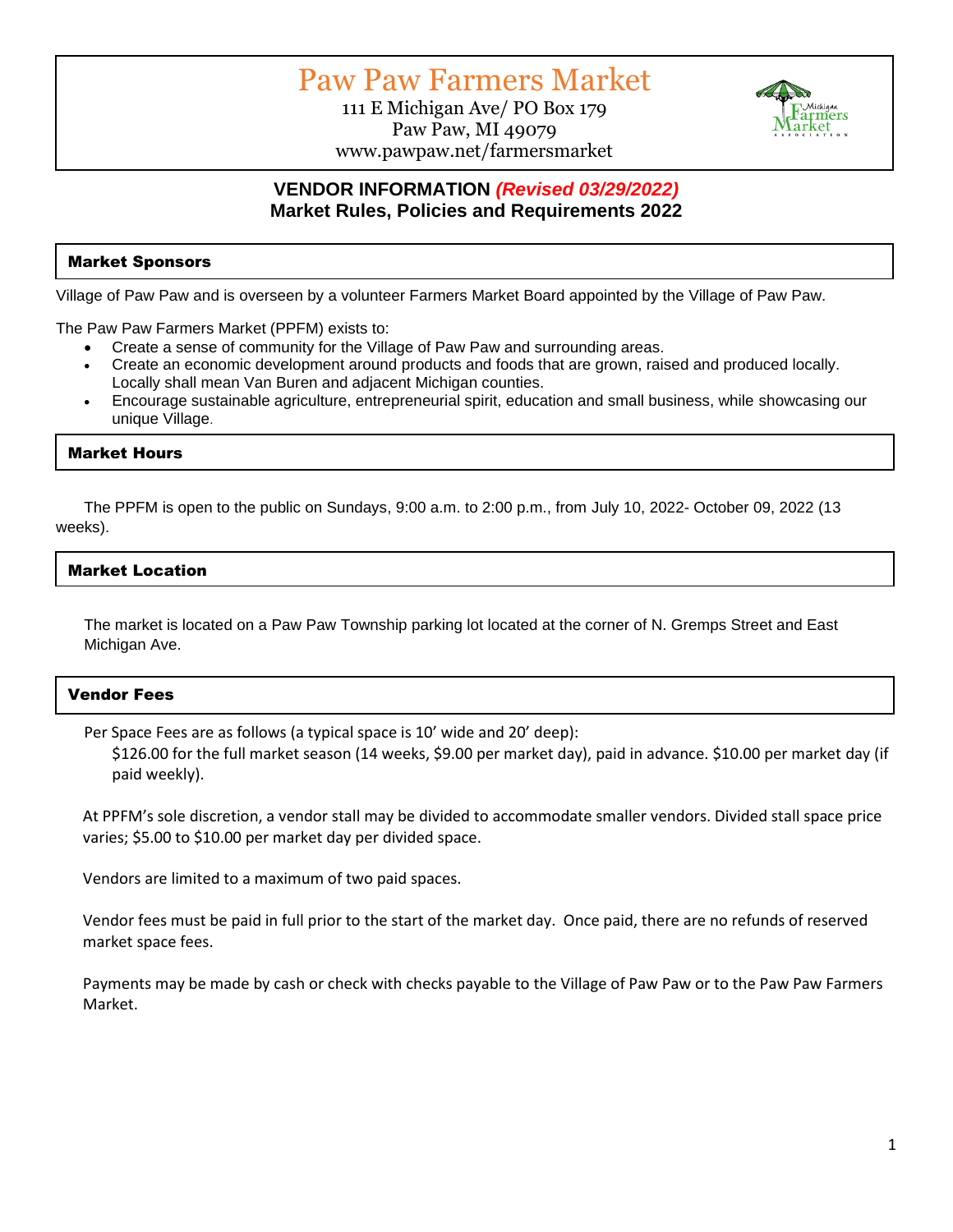*Note: The terms 'stall' and 'space' are used interchangeably as are the terms 'patron' and customer.' The plural of each is also interchangeable*.

Paw Paw Farmers Market will provide vendors and customers with relevant and up-to-date information about what our market is doing to insure their health and welfare at our market.

All products sold at the market must meet federal, state and local preparation, labeling and storage regulations. Vendors and their employees, agents or representatives are responsible for knowing and adhering to these rules. (See the Hold Harmless Statement vendors must sign prior to operating at the PPFM.) All licenses, certifications, permits and the signed Hold Harmless Statement must be on file before any vendor is allowed space at the PPFM. No exceptions.

All vendors and their employees, agents or representatives must conduct themselves in a professional manner at the PPFM at all times, including but not limited to relations with market with respect to market management, volunteers, patrons and other vendors.

Prices must be clearly posted for each product and visible to all patrons.

Vendors may start set-up at 8:00 a.m. and must be set up by 8:50 a.m. The vendor may inform the market manager of delays or cancellations by phone or text in the case of emergency situations.

Vendors shall stay until the market closing time of 2:00 p.m. or until they are completely sold out.

Vendors must cancel within 24 hours preceding the market day to be missed. Failure to notify the market manager of cancellations in the timely manner may result in forfeiture of vendor's space. Booth space must be cleaned by the vendor before and after each market day. Waste receptacles in the market area are for shopper use; dumping excess product or waste in these receptacles is prohibited. Vendors failing to clean their stall, resulting in someone else cleaning the stall, will be charged a \$25.00 fee for each incident.

We do not provide tents, canopies, tables or chairs. Tents and/or canopies must be weighted down enough to sustain high winds, minimum of 25# per leg. No stakes or drilling is allowed in asphalt. Vendors are responsible for tents or canopies that may be dislodged and cause injury to persons or property.

No pets are allowed in vendor spaces. No smoking or tobacco use is permitted in vendor stalls. This includes smokeless tobacco and vaping. A smoking area is provided away from the market area.

The relationship between the PPFM and vendors is "at will" and may be terminated at any time, for any reason and without cause. In the case of terminated relationships, no refunds will be made.

Vendors acknowledge that they are in possession and control of their respective stalls at all times during the PPFM.

Severe weather is the only weather related reason for the market to be canceled. If severe weather exists (i.e., a "warning" has been issued and not a "watch") prior to the market opening, that day's market will not be held. If severe weather develops during market hours, decisions will be made on a case by case basis. Customer and vendor safety is the primary concern.

Failure to adhere to any of the above may result in forfeiture of vendor's stall or removal from the market; without refund of pre-paid fees. The market will operate on a "three strikes" policy, whereby the third violation will result in suspension or forfeiture of market privileges permanently or for an amount of time determined solely by the PPFM Board.